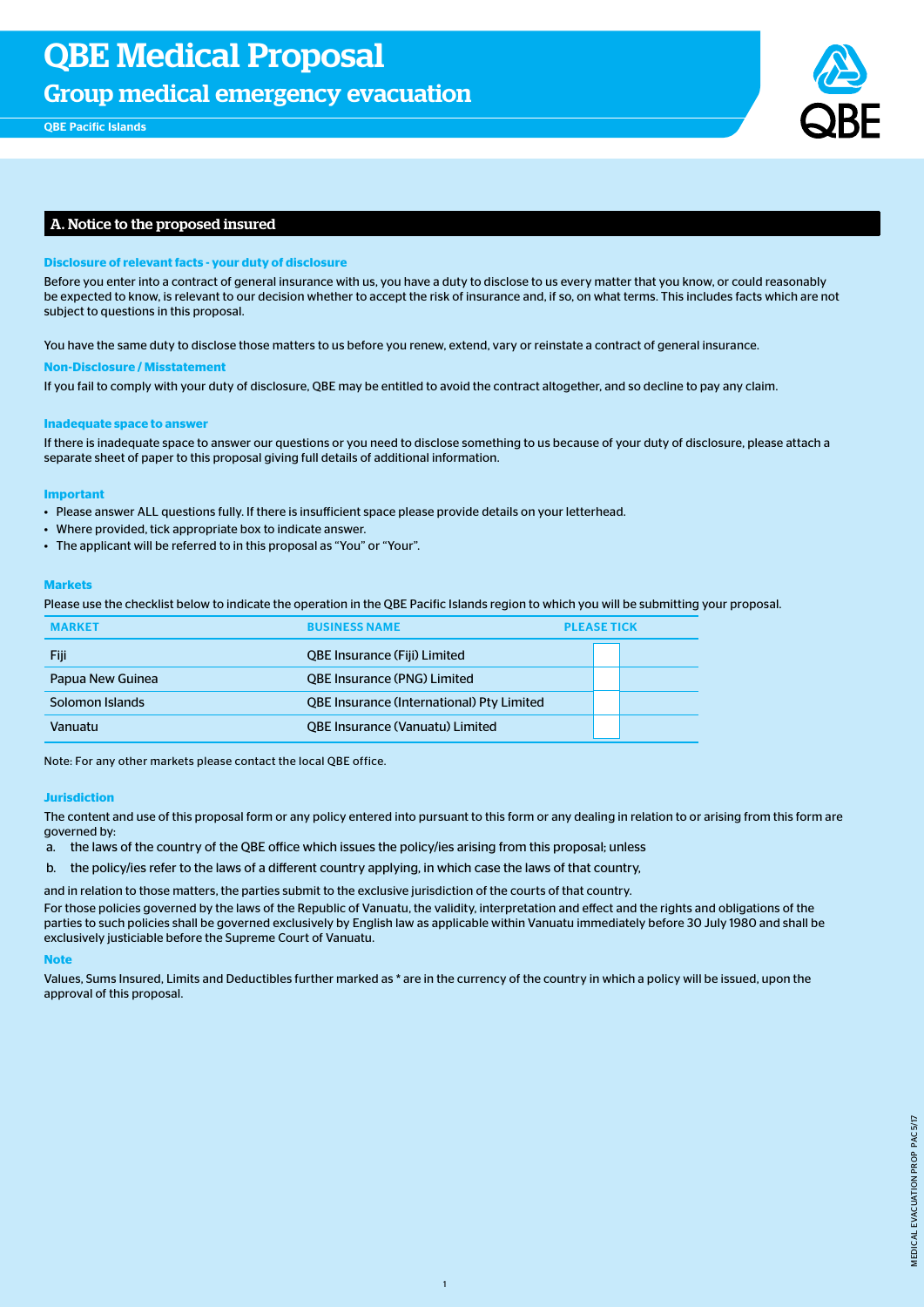| B. Details of the proposed insured                                                                                                                                                          |     |             |                                                                         |  |                                     |            |           |                      |  |                                                                                                                                          |             |               |       |            |                      |    |
|---------------------------------------------------------------------------------------------------------------------------------------------------------------------------------------------|-----|-------------|-------------------------------------------------------------------------|--|-------------------------------------|------------|-----------|----------------------|--|------------------------------------------------------------------------------------------------------------------------------------------|-------------|---------------|-------|------------|----------------------|----|
| Name(s) in full                                                                                                                                                                             |     |             |                                                                         |  |                                     |            |           |                      |  |                                                                                                                                          |             | Date of birth |       |            |                      |    |
| Phone no                                                                                                                                                                                    |     |             |                                                                         |  |                                     | Fax no     |           |                      |  | Mobile no                                                                                                                                |             |               | email |            |                      |    |
| <b>Postal address</b>                                                                                                                                                                       |     |             |                                                                         |  |                                     |            |           |                      |  |                                                                                                                                          |             |               |       |            |                      |    |
| Name of employer<br><b>Ocupation</b>                                                                                                                                                        |     |             |                                                                         |  |                                     |            |           |                      |  |                                                                                                                                          |             |               |       |            |                      |    |
| Date you arrived in country or employment<br>Date joined scheme<br>For non nationals only:                                                                                                  |     |             |                                                                         |  |                                     |            |           |                      |  |                                                                                                                                          |             |               |       |            |                      |    |
| <b>Country of citizenship</b>                                                                                                                                                               |     |             |                                                                         |  |                                     |            |           |                      |  |                                                                                                                                          |             |               |       |            |                      |    |
|                                                                                                                                                                                             |     |             |                                                                         |  |                                     |            |           |                      |  |                                                                                                                                          |             |               |       |            |                      |    |
| Plan type:<br>Single<br>Couple<br>Family                                                                                                                                                    |     |             |                                                                         |  |                                     |            |           |                      |  |                                                                                                                                          |             |               |       |            |                      |    |
| <b>Cover required:</b><br>Medical and repatriation expenses only<br><b>Yes</b><br><b>No</b>                                                                                                 |     |             |                                                                         |  |                                     |            |           |                      |  |                                                                                                                                          |             |               |       |            |                      |    |
|                                                                                                                                                                                             |     |             | <b>Optional Covers:</b>                                                 |  |                                     |            |           |                      |  |                                                                                                                                          |             |               |       |            |                      |    |
|                                                                                                                                                                                             |     |             | <b>Dental expenses</b>                                                  |  | Yes                                 |            | <b>No</b> |                      |  | Overseas Expenses (applicable for Travel cover only)                                                                                     |             |               |       |            | <b>Yes</b>           | No |
|                                                                                                                                                                                             |     |             | <b>Optical expenses</b>                                                 |  | Yes                                 |            | <b>No</b> |                      |  | <b>Emergency evacuation and related medical expenses</b>                                                                                 |             |               |       |            | Yes                  | No |
| NB:                                                                                                                                                                                         |     |             |                                                                         |  |                                     |            |           |                      |  | Optional covers must be taken together with the Medical and Repatriation Expenses cover.                                                 |             |               |       |            |                      |    |
|                                                                                                                                                                                             |     |             | Period of insurance: from                                               |  |                                     |            |           | to                   |  |                                                                                                                                          |             |               |       |            |                      |    |
|                                                                                                                                                                                             |     |             | C. Dependants to be insured                                             |  |                                     |            |           |                      |  |                                                                                                                                          |             |               |       |            |                      |    |
|                                                                                                                                                                                             |     | <b>Name</b> |                                                                         |  |                                     | <b>Sex</b> |           | <b>Date of birth</b> |  | <b>Type</b>                                                                                                                              | <b>Name</b> |               |       | <b>Sex</b> | <b>Date of birth</b> |    |
| <b>Spouse</b>                                                                                                                                                                               |     |             |                                                                         |  |                                     | M          |           |                      |  | <b>Child</b>                                                                                                                             |             |               |       | M          |                      |    |
| <b>Child</b>                                                                                                                                                                                |     |             |                                                                         |  |                                     | M          |           |                      |  | <b>Child</b>                                                                                                                             |             |               |       | M          |                      |    |
| <b>Child</b>                                                                                                                                                                                |     |             |                                                                         |  |                                     | M          |           |                      |  | <b>Child</b>                                                                                                                             |             |               |       | M          |                      |    |
| <b>Child</b>                                                                                                                                                                                |     |             |                                                                         |  |                                     | M          |           |                      |  | <b>Child</b>                                                                                                                             |             |               |       | M          |                      |    |
| <b>D. Claims details</b>                                                                                                                                                                    |     |             |                                                                         |  |                                     |            |           |                      |  |                                                                                                                                          |             |               |       |            |                      |    |
|                                                                                                                                                                                             |     |             |                                                                         |  |                                     |            |           |                      |  | 1. Do you or any of your family members have medical insurance in this or any other country?                                             |             |               |       |            |                      |    |
|                                                                                                                                                                                             | Yes |             | <b>No</b>                                                               |  |                                     |            |           |                      |  |                                                                                                                                          |             |               |       |            |                      |    |
| If "Yes", please give full details.                                                                                                                                                         |     |             |                                                                         |  |                                     |            |           |                      |  |                                                                                                                                          |             |               |       |            |                      |    |
|                                                                                                                                                                                             |     |             |                                                                         |  |                                     |            |           |                      |  |                                                                                                                                          |             |               |       |            |                      |    |
|                                                                                                                                                                                             |     |             |                                                                         |  |                                     |            |           |                      |  | 2. Have you or any of your family members had any insurance declined or cancelled, proposal/application rejected, renewal refused, claim |             |               |       |            |                      |    |
|                                                                                                                                                                                             | Yes |             | rejected or special excess or conditions imposed - by an insurer?<br>No |  | If "Yes", please give full details. |            |           |                      |  |                                                                                                                                          |             |               |       |            |                      |    |
|                                                                                                                                                                                             |     |             |                                                                         |  |                                     |            |           |                      |  |                                                                                                                                          |             |               |       |            |                      |    |
|                                                                                                                                                                                             |     |             |                                                                         |  |                                     |            |           |                      |  |                                                                                                                                          |             |               |       |            |                      |    |
|                                                                                                                                                                                             |     |             |                                                                         |  |                                     |            |           |                      |  | 3. Have you or any of your family members ever made a claim against any insurer for injury or sickness during the past 2 years?          |             |               |       |            |                      |    |
|                                                                                                                                                                                             | Yes |             | <b>No</b>                                                               |  | If "Yes", please give full details. |            |           |                      |  |                                                                                                                                          |             |               |       |            |                      |    |
|                                                                                                                                                                                             |     |             |                                                                         |  |                                     |            |           |                      |  |                                                                                                                                          |             |               |       |            |                      |    |
|                                                                                                                                                                                             |     |             |                                                                         |  |                                     |            |           |                      |  |                                                                                                                                          |             |               |       |            |                      |    |
|                                                                                                                                                                                             |     |             |                                                                         |  |                                     |            |           |                      |  | 4. Have you or your family members ever had medical or surgical treatment for any injury, disease or sickness in the past 12 months?     |             |               |       |            |                      |    |
|                                                                                                                                                                                             | Yes |             | <b>No</b>                                                               |  | If "Yes", please give full details. |            |           |                      |  |                                                                                                                                          |             |               |       |            |                      |    |
|                                                                                                                                                                                             |     |             |                                                                         |  |                                     |            |           |                      |  |                                                                                                                                          |             |               |       |            |                      |    |
|                                                                                                                                                                                             |     |             |                                                                         |  |                                     |            |           |                      |  |                                                                                                                                          |             |               |       |            |                      |    |
| 5. Are you and your family members now in good health and free from any physical impairment, deformity, disease or sickness?                                                                |     |             |                                                                         |  |                                     |            |           |                      |  |                                                                                                                                          |             |               |       |            |                      |    |
|                                                                                                                                                                                             | Yes |             | <b>No</b>                                                               |  | If "No", please give full details.  |            |           |                      |  |                                                                                                                                          |             |               |       |            |                      |    |
|                                                                                                                                                                                             |     |             |                                                                         |  |                                     |            |           |                      |  |                                                                                                                                          |             |               |       |            |                      |    |
|                                                                                                                                                                                             |     |             |                                                                         |  |                                     |            |           |                      |  |                                                                                                                                          |             |               |       |            |                      |    |
| 6. Have you or your family members ever been diagnosed with any of the following conditions: cancer, HIV infections/STD, diabetes, asthma,<br>arthritis, tuberculosis, high blood pressure? |     |             |                                                                         |  |                                     |            |           |                      |  |                                                                                                                                          |             |               |       |            |                      |    |
|                                                                                                                                                                                             |     |             |                                                                         |  |                                     |            |           |                      |  |                                                                                                                                          |             |               |       |            |                      |    |
|                                                                                                                                                                                             | Yes |             | No                                                                      |  | If "Yes", please give full details. |            |           |                      |  |                                                                                                                                          |             |               |       |            |                      |    |
|                                                                                                                                                                                             |     |             |                                                                         |  |                                     |            |           |                      |  |                                                                                                                                          |             |               |       |            |                      |    |